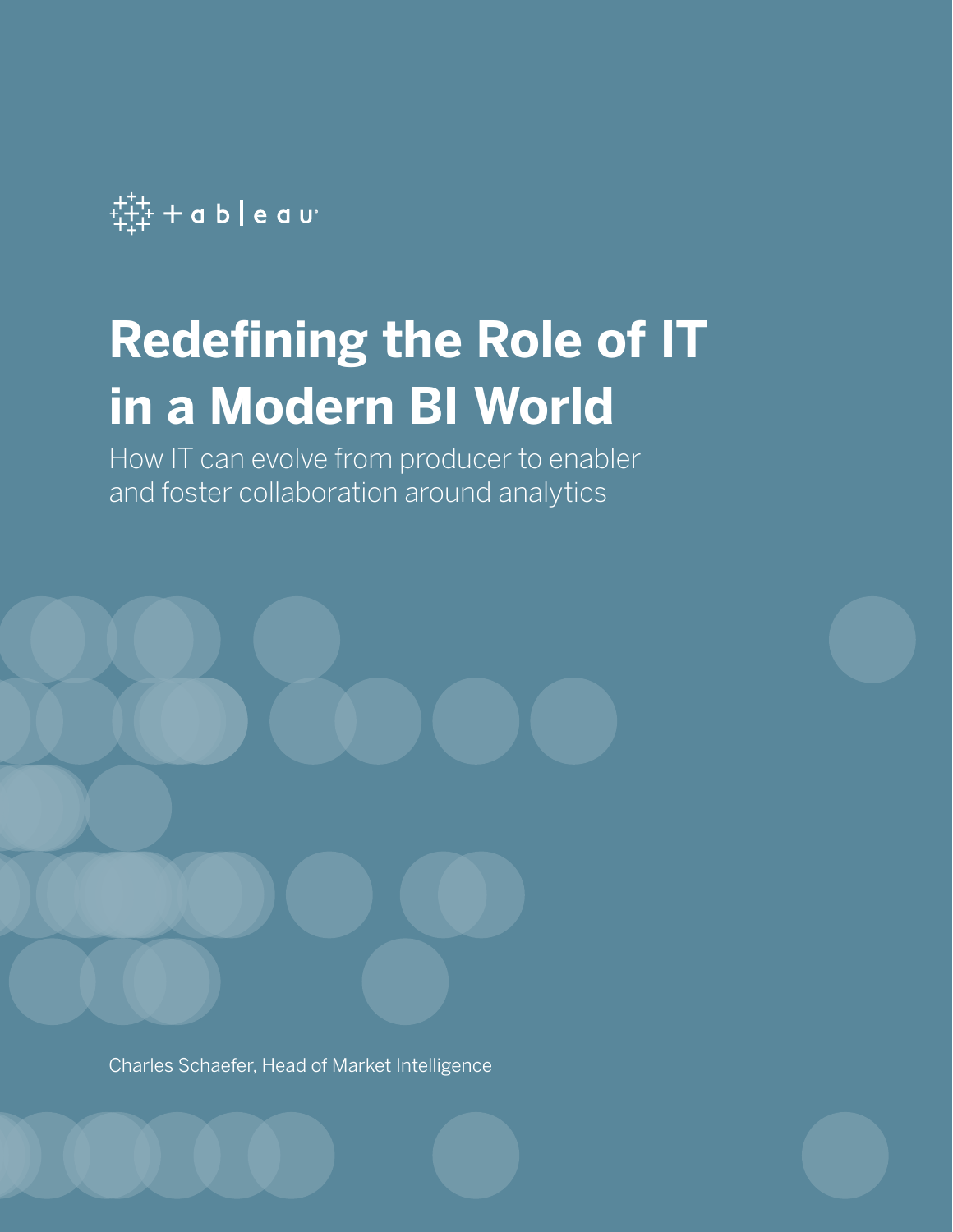## **Contents**

## **Introduction**

Since its inception decades ago, the primary objective of business intelligence has been the creation of a top-down single source of truth from which organizations would centrally track KPIs and performance metrics with static reports and dashboards. This stemmed from the proliferation of data in spreadsheets and reporting silos throughout organizations, often yielding different and conflicting results. With this new mandate, BI-focused teams were formed, often in IT departments, and they began to approach the problem in the same manner as traditional IT projects, where the business makes a request of IT, IT logs a ticket, then fulfills the request following a waterfall methodology.

While this supplier/consumer approach to BI appeared to be well-suited for the task of centralizing an organization's data and promoting consistency, it sacrificed business agility. There was a significant lag between the time the question was asked, and the time the question was answered. This delay and lack of agility within the analysis process led to lackluster adoption and low overall business impact.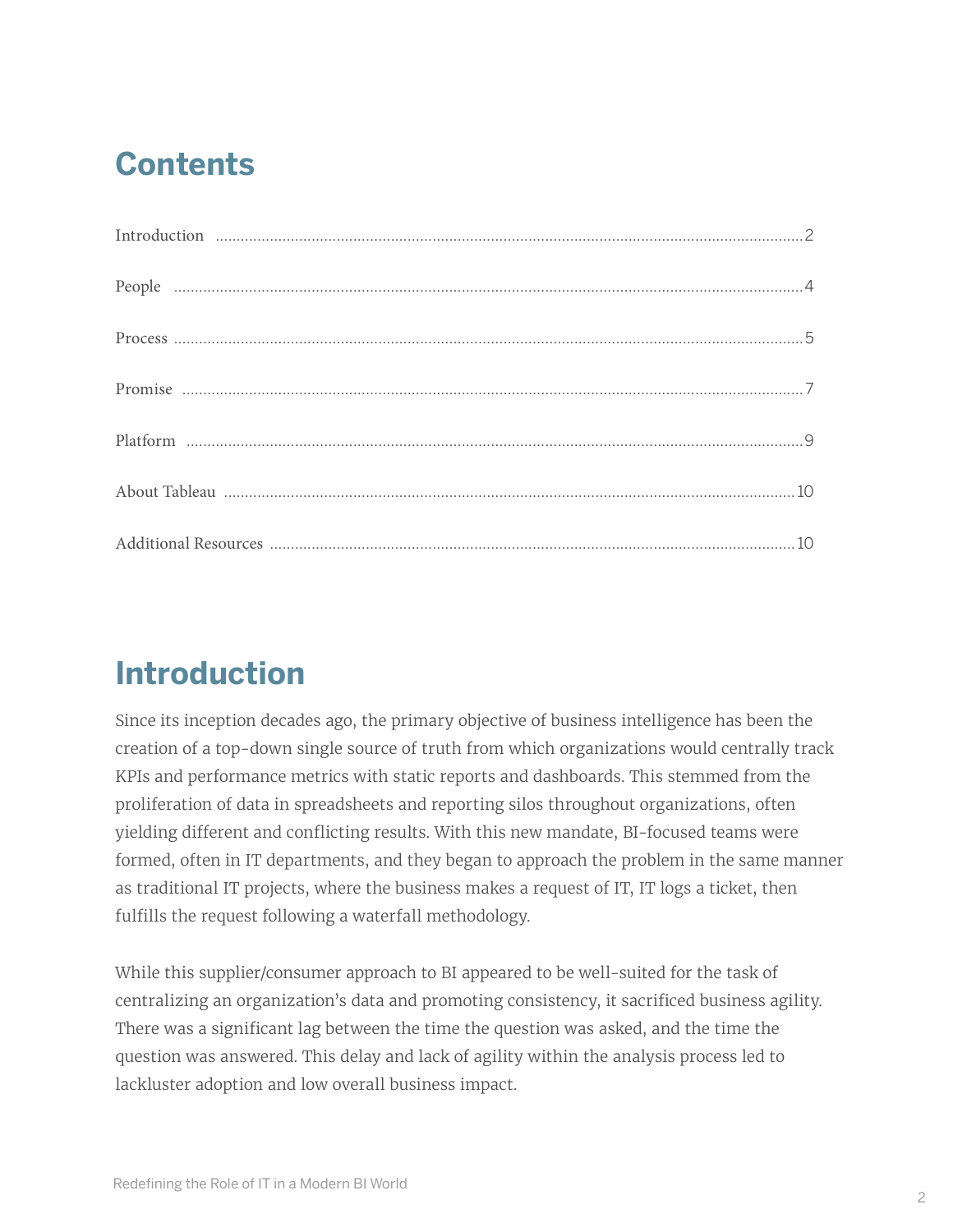The emergence of self-service BI in recent years has challenged the status quo, especially for IT professionals who have spent the better part of the past two decades building out a BI infrastructure designed for developing top-down, centralized reporting and dashboards. Initially, this self-service trend was viewed as a nuisance by most IT departments and was virtually ignored. The focus remained on producing a centrally-managed single source of truth for the organization.

Fast-forward to today and IT finds itself at a crossroad with self-service BI as the new normal that can no longer be ignored. The traditional approach to BI is becoming less and less relevant as the business demands the agility that comes with self-service to drive adoption and improve organization outcomes. This, paired with the continued exponential growth in data volume and complexity, presents IT with an important choice.

Either the demand for self-service BI is **embraced**, and IT evolves to become the enabler of the broader use and impact of analytics throughout their organizations, or it is **ignored** and IT continues as the producer of lower-value enterprise reporting stifled by the limitations of traditional tools. IT professionals who are ready to serve as a catalyst and embrace this opportunity will deliver far greater value to their organizations than those who choose to ignore the real needs of their business users and analysts.

As organizations begin the transition from a traditional top-down approach driven by IT to a self-service approach enabled by IT and led by the business, a new framework and overall strategy is required. This means that past decisions supporting the core foundational components of a BI program—people, process, and platform—must be revisited. Adjustments are needed in these three core areas to support the shift from a model of top-down BI development and delivery to a self-service-based modern BI model which is driven, and primarily executed on, by the business.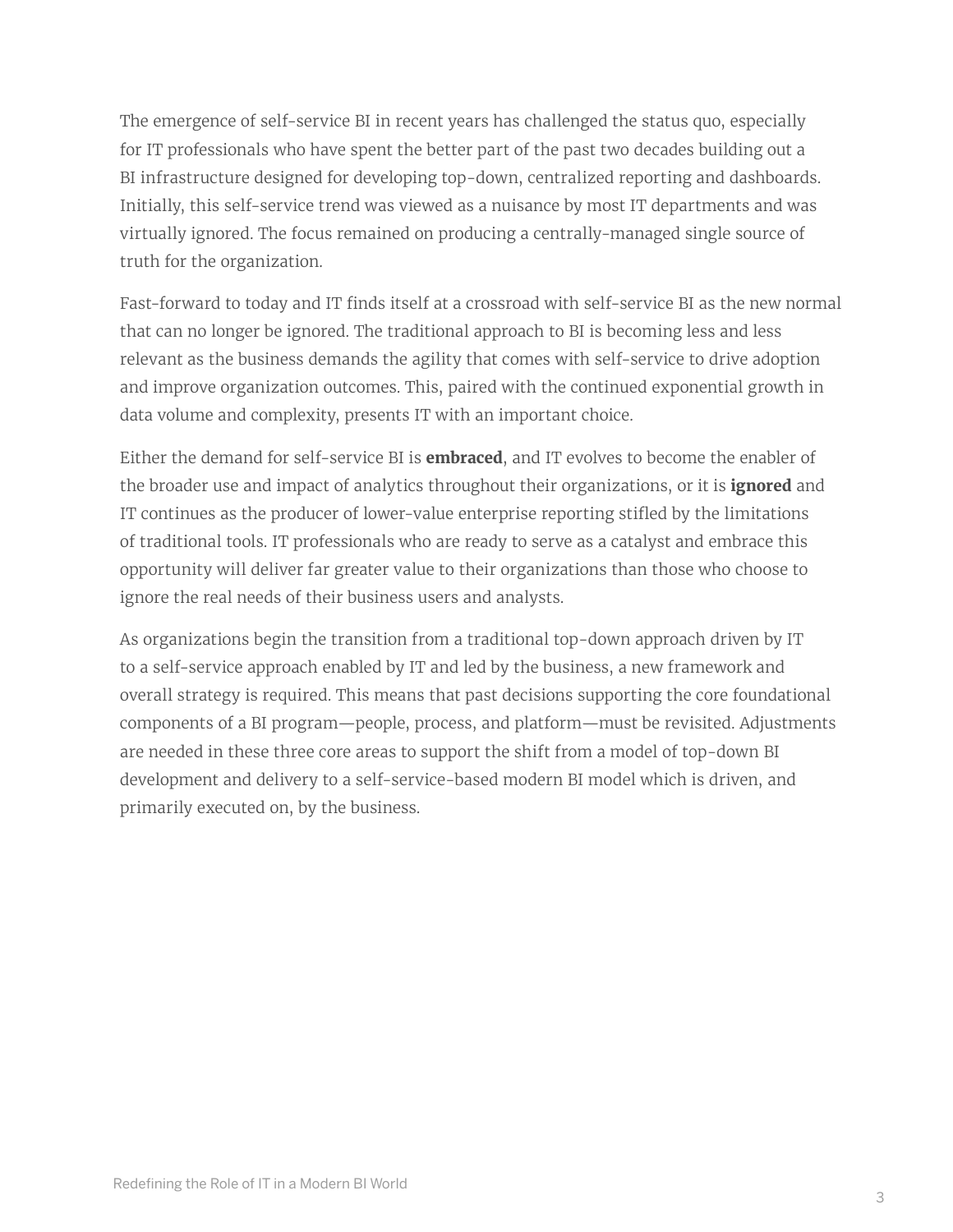## **People**

A successful transition to self-service business analytics begins with people and should be the top priority for IT when considering changes required for BI modernization. In a traditional BI model, people were often considered last after platform and process. The widely-used mantra "if you build it, they will come" exemplifies the belief that business users would gravitate toward a well-built system of record for BI that would answer all of their business questions.

This desired end-state rarely came to fruition since there was little to no collaboration between the business users and IT during the process of building the solution after an upfront requirements-gathering phase. In the absence of active engagement and feedback from the business during the time between requirements gathering and project completion, there are many opportunities for failure that typically emerge. A few of the most common include:

- Business or organizational changes occur during the development process that render the initial requirements obsolete or invalid.
- Incomplete or inaccurate requirements are given in the initial process phases.
- Errors are made in the process of translating business requirements into technical requirements.

The end result of these situations is often that business users disengage from the BI program completely and an organization's investment in time and resources are wasted due to lack of adoption. Business users and analysts need to use analytics in order for it to have any impact and deliver organizational value. A BI model that embraces self-service puts these users first and allows them to explore, discover, and build content that they will ultimately use to make better business decisions and transform business processes.

Collaboration between the business and IT is critical to the success of the implementation as IT knows how to manage data and the business knows how to interpret and use data within the business processes they support. They have the context within which analytics and the insight derived from it will be used to make better business decisions and ultimately improve outcomes. This collaboration of the groups early on will not only lead to the deployment of a platform that meets the needs of the business but also drives adoption and impact of the platform overall.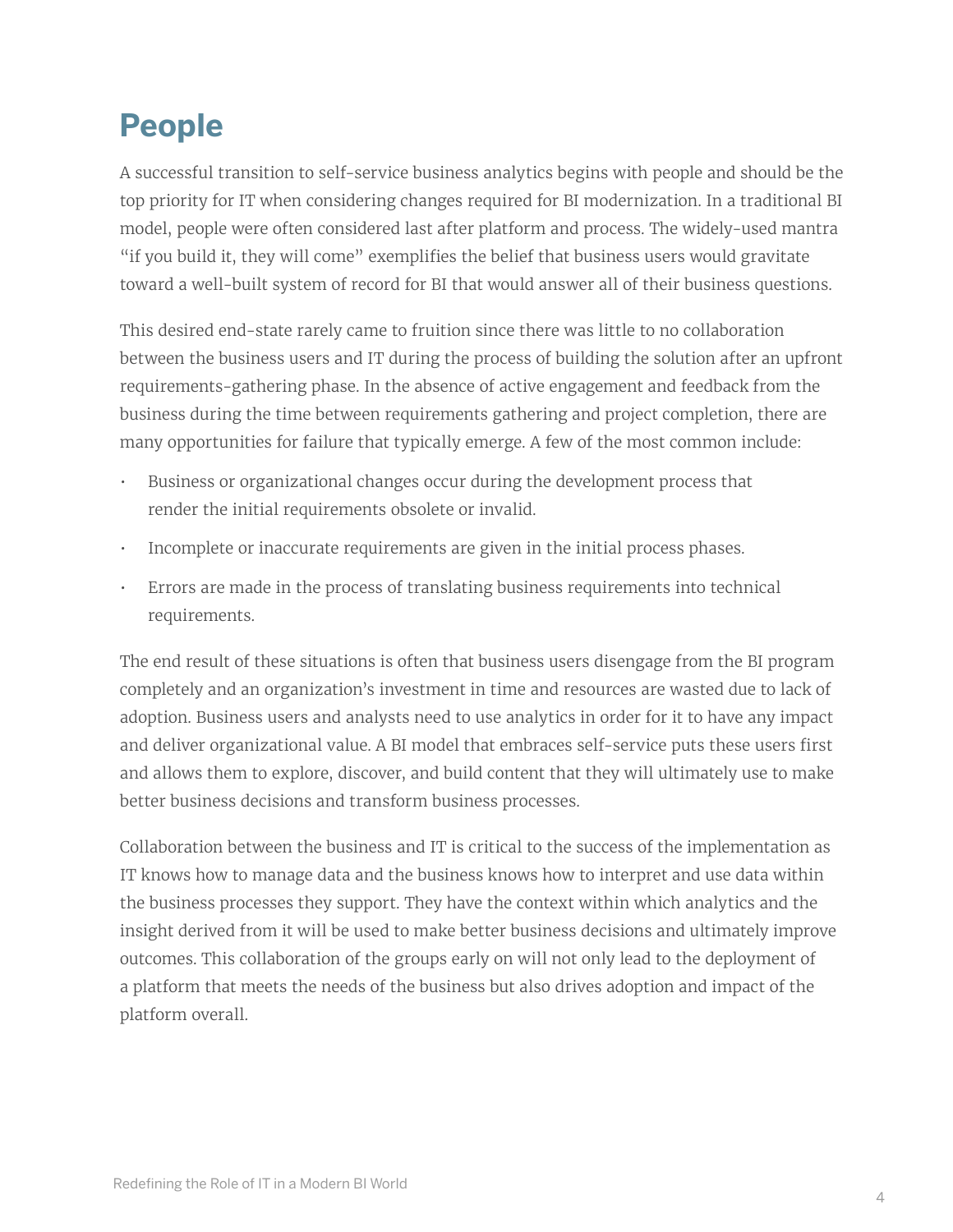#### **Process**

Self-service analytics does not mean end users are allowed unfettered access to any and all data and analytic content. It means they have the freedom to explore pertinent business data that is trusted, secure, and governed. This is where process comes into play and represents the component that requires the most significant shift in traditional thinking for IT. A successful modern BI program is able to deliver both IT control and end-user autonomy and agility. A well-established and well-communicated process is required for an organization to strike this delicate balance.

A top-down, waterfall-based process only addresses the IT control part of the equation. A traditional BI deployment focuses primarily on locking down data and content with governance. This means limiting access and freedom to only a few people with specialized technical skills who are expected to meet the needs and answer the questions of the many. This typically involves developer-centric processes to design and build the enterprise data warehouse (EDW) model, build the ETL jobs to transform and load data into the model, construct the semantic layer to mask the complexity of the underlying data structures, and finally build the businessfacing reports and dashboards as originally requested by the business.

The unfortunate reality is that this approach often fails to deliver on the vision and promise of BI—to deliver significant and tangible value to the organization through improved decisionmaking with minimal time, effort, and cost. Top-down, IT-led BI models often have an inverse profile of time, effort, and cost relative to the value they deliver to the organization.



Figure 1 Traditional IT-led, top-down approach to BI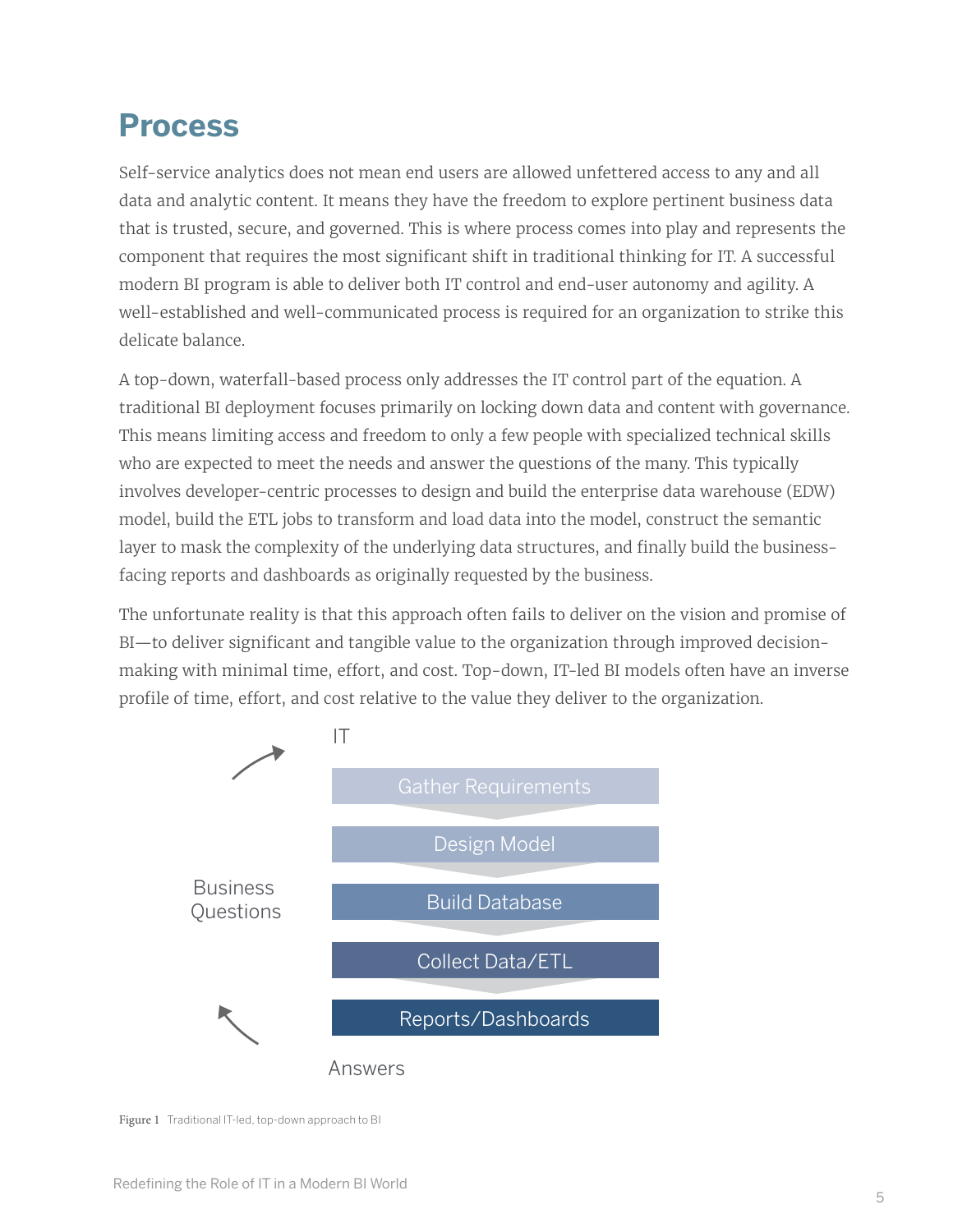A modern analytics solution requires new processes and newly-defined organizational roles and responsibilities to truly enable a collaborative self-service-based development process. IT and users must collaborate to jointly develop the rules of the road for their secure environment that each other must abide by in order to maximize the business value of analytics without compromising on the governance or security of the data.

IT's success is highlighted, and its value to the organization realized, when the business can realize significant value and benefit from investments in analytics and BI. Should IT still be considered successful even if not a single end-user utilizes the BI system to influence a single business decision? Traditional processes intended to serve top-down BI deployments are too often measured by metrics that are not tied to outcomes or organizational impact. If the ETL jobs that IT created ran without failure and the EDW was loaded without error and all downstream reports refreshed, many IT organizations would consider themselves successful.

Merely supplying data and content to users without any regard for whether or not it is adopted and provides value through improved outcomes is simply not enough. Modern BI requires updated processes to support self-service analytics across the organization. It also requires the definition of new success metrics for which IT and the business are jointly accountable and are therefore equally invested.

Where processes and technology intertwine, there is tremendous opportunity. Technical innovations, especially with AI, will continue to make it easier to automate processes and augment users of all skill levels throughout the analytics workflow. And while process can accelerate, rather than inhibit, successful analytics outcomes, it's important to recognize that this relies on a system and interface that people are eager to use. If processes aren't supported by the right platform choice, they will stifle adoption.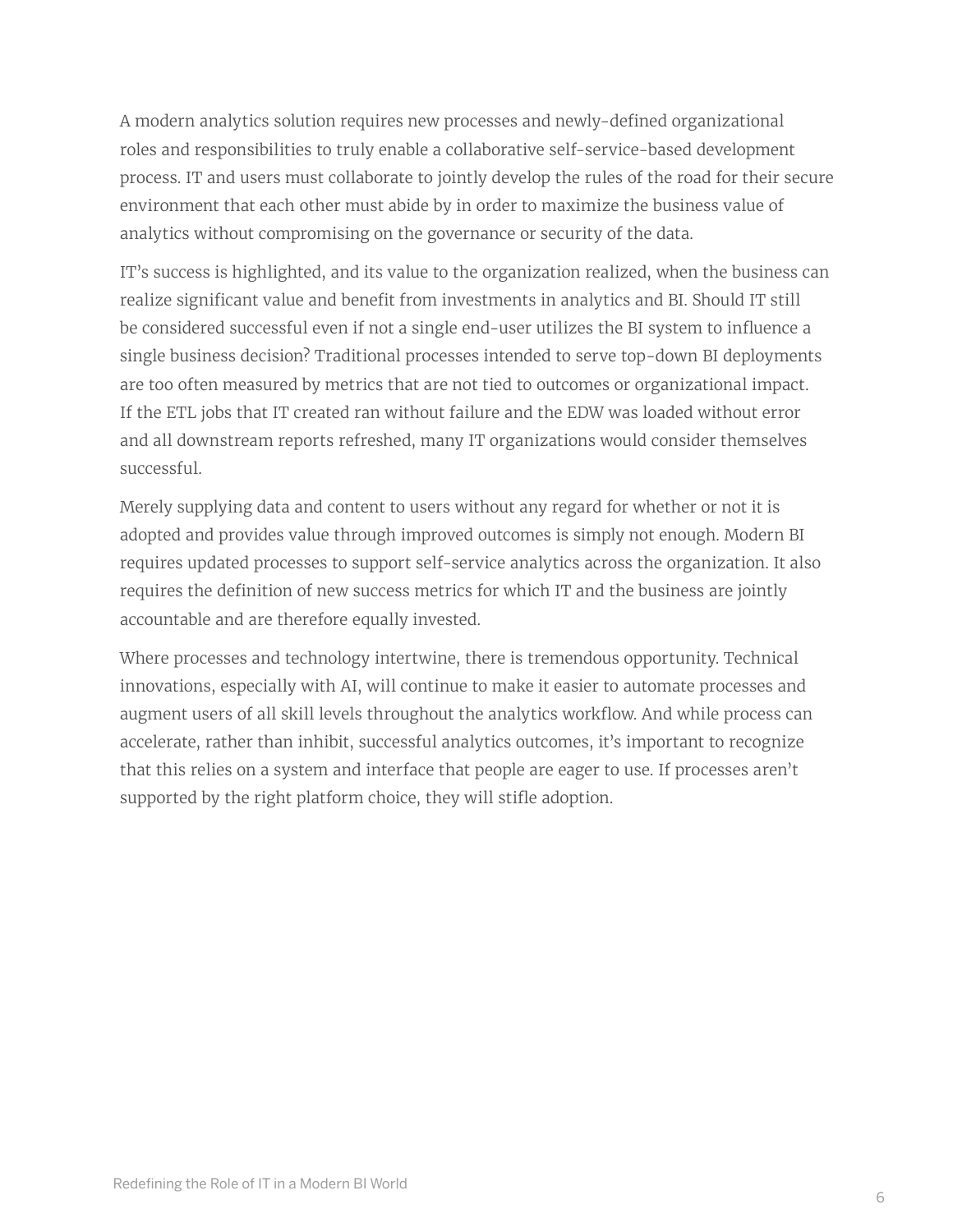## **Platform**

Since BI has been historically viewed as an IT initiative, it is not surprising that IT drove virtually every aspect of platform evaluation, selection, purchasing, implementation, deployment, development, and administration. But with drastic changes required to modernize the people and process components of a BI and analytics program, IT must change the criteria for choosing the technology to meet these evolving requirements. Perhaps the most obvious change is that IT must intimately involve business users and analysts from across the organization in evaluating and ultimately deciding which modern platform best fits the organization and addresses the broad needs of the users. For more information on selecting the right analytics platform, check out the [Evaluation Guide.](https://www.tableau.com/asset/evaluation-guide-how-choose-right-modern-bi-analytics-platform)

A modern platform must address a wide range of needs and different personas as well as the increased pace of business and the exponential growth in data volume and complexity. IT requires that the chosen platform enables governance and security while end users require easy access to content and the ability to explore and discovery in a safe environment.

The chosen platform must also be able to evolve with the landscape and integrate easily with other systems within an organization. A centralized EDW containing all data needed for analysis, which was the cornerstone of traditional BI, is simply not possible in the big-data era. Organizations need a platform that can adapt to an evolving data landscape and insulate users from increased complexity and change.

The most critical aspect is the ability to meet these diverse needs in an integrated and intuitive way. This integration is depicted on the following page as the modern analytic workflow. The diagram highlights the five key capabilities that must flow seamlessly in order for the three personas depicted in the center to effectively leverage the platform.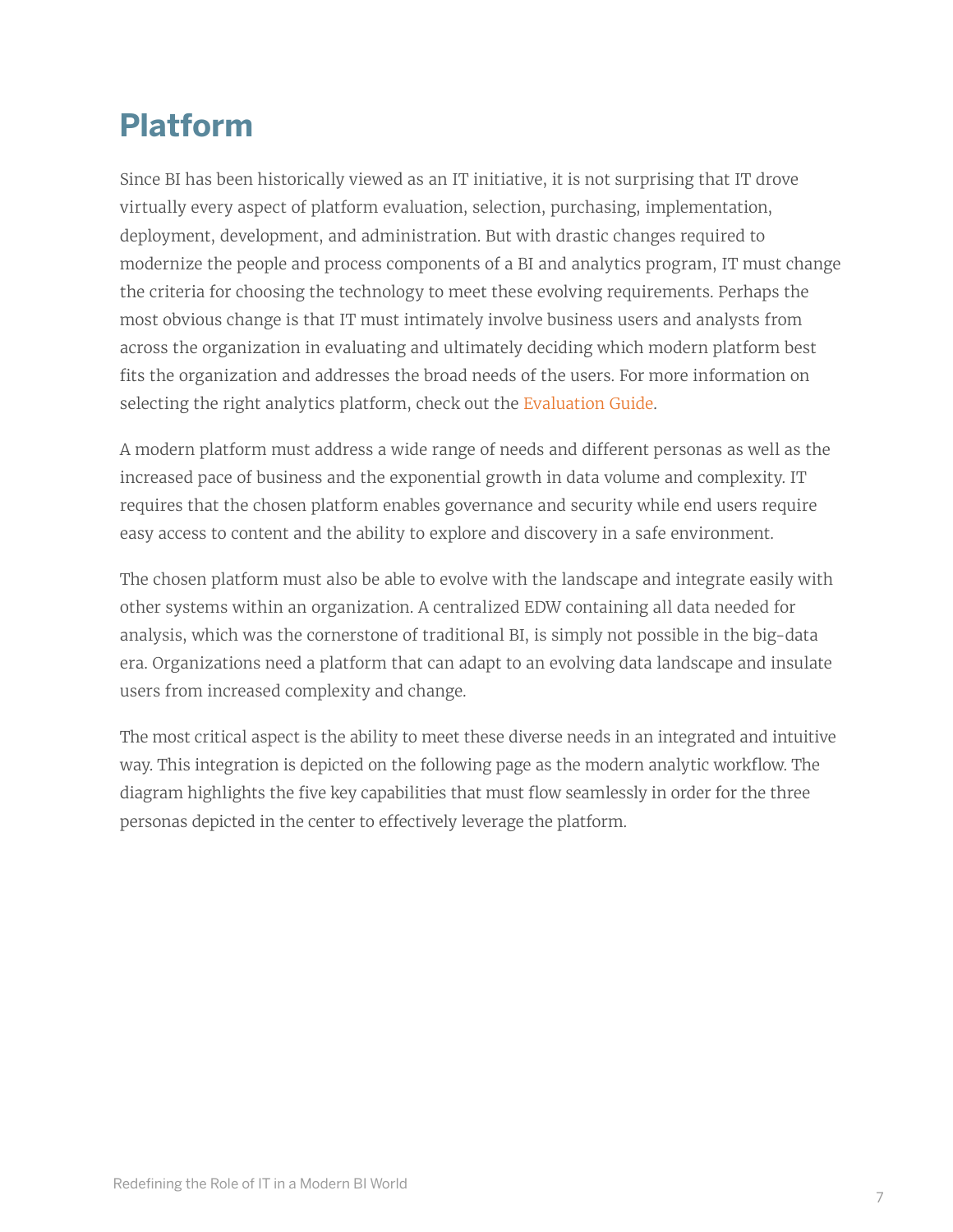

Figure 2 Modern self-service-oriented, business-led analytic workflow

The BI and analytics platform landscape has passed a tipping point, as the market for modern products is experiencing healthy growth while the traditional segment of the market is declining with little to no net new investment. IT leaders should capitalize on this market shift and seize the opportunity to redefine their role in BI and analytics as a far more strategic one that is critical to the future success of the organization. Adopting a collaborative approach to recast the foundational aspects of the BI program and truly support self-service is the key to changing the perception of IT from a producer to a strategic partner and enabler for the organization.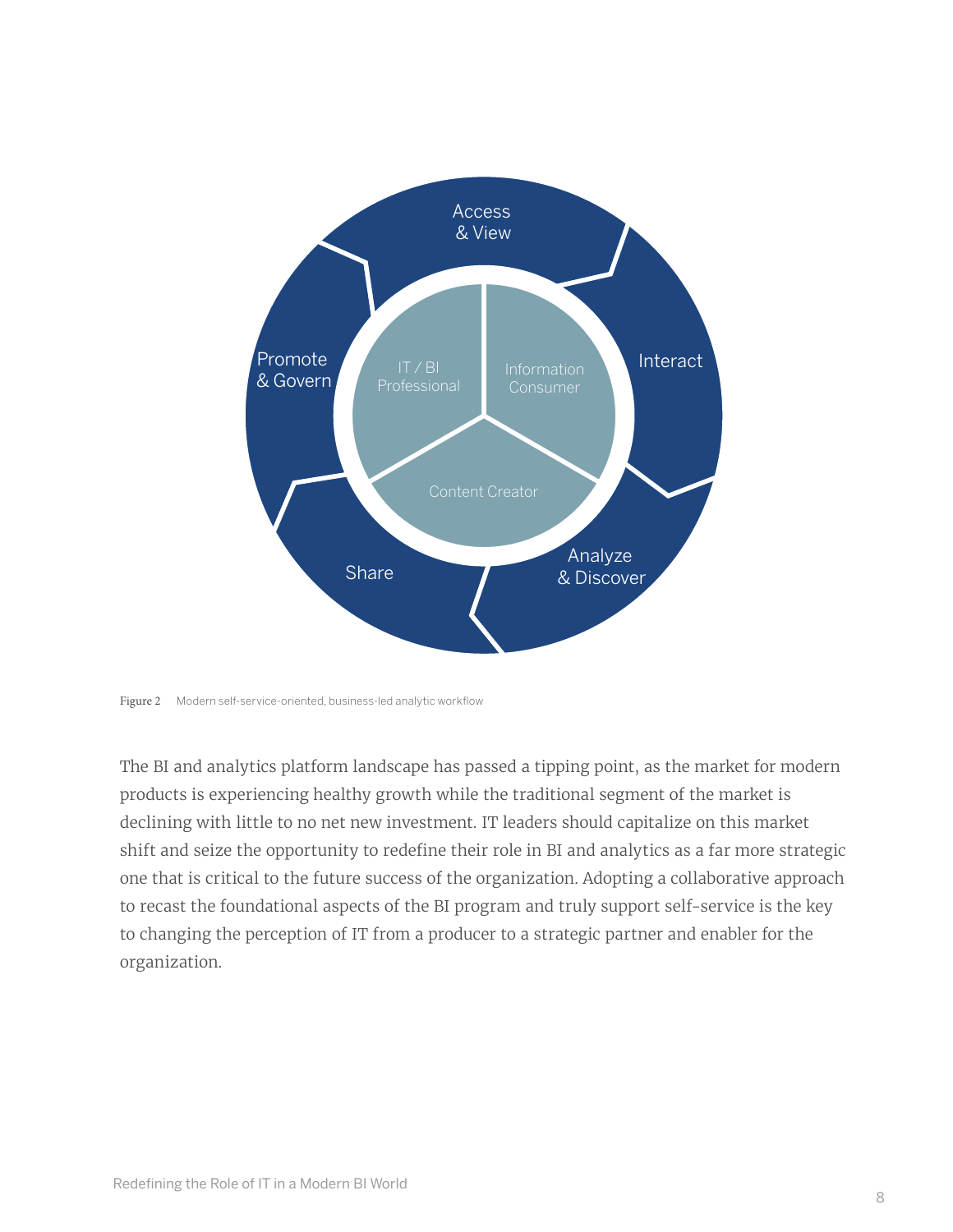#### **Promise**

In today's era of digital transformation, IT leaders are increasingly expected to take on digital business initiatives in their organizations, including identifying cost savings and finding new revenue streams. Realizing the value of data for these transformational efforts, many businesses are modernizing and increasing their analytics investments to innovate and accelerate change. Everyone agrees that putting data at the center of conversations promises change. However, most organizations are failing to successfully implement an enterprise-wide analytics program.

IT is well positioned for a leadership role in these efforts, and is essential for the task of giving people the relevant data they need for decision-making. Modern analytics shifts IT's role to a more strategic partner for the business, empowering users to navigate a trusted, self-service environment. But beyond access to the data, everyone needs the motivation and confidence to properly make decisions with it. You need to identify the relationships between job functions and data and change behaviors that run deep into the fabric of your organization's culture.

This also means expanding your definition of self-service so that business users participate in some of the traditionally IT-led responsibilities associated with data and analytics—like administration, governance, and education. With the right processes, standards, and change management, business users can help manage data sources, analytics content, and users in the system, as well as contribute to training, evangelism, and the internal community. When users value and participate in these efforts, IT can manage strategic initiatives like business SLAs and ensuring the security of company assets.

Although every organization's journey to building a data-driven organization will differ, achieving your transformational goals requires a deliberate and holistic approach to developing your analytics practice. Success at scale relies on a systematic, agile approach to identify key sources of data, how data is selected, managed, distributed, consumed, and secured, and how users are educated and engaged. The better you understand your organization's requirements, the better you will be able to proactively support the broad use of data.

Tableau Blueprint provides concrete plans, recommendations, and guidelines as a step-by-step guide to creating a data-driven organization with modern analytics. We worked with thousands of customers and analytics experts to capture best practices that help turn repeatable processes into core capabilities to build and reinforce a data-driven mindset throughout your organization.

[Learn more and get started today.](https://www.tableau.com/learn/data-culture)